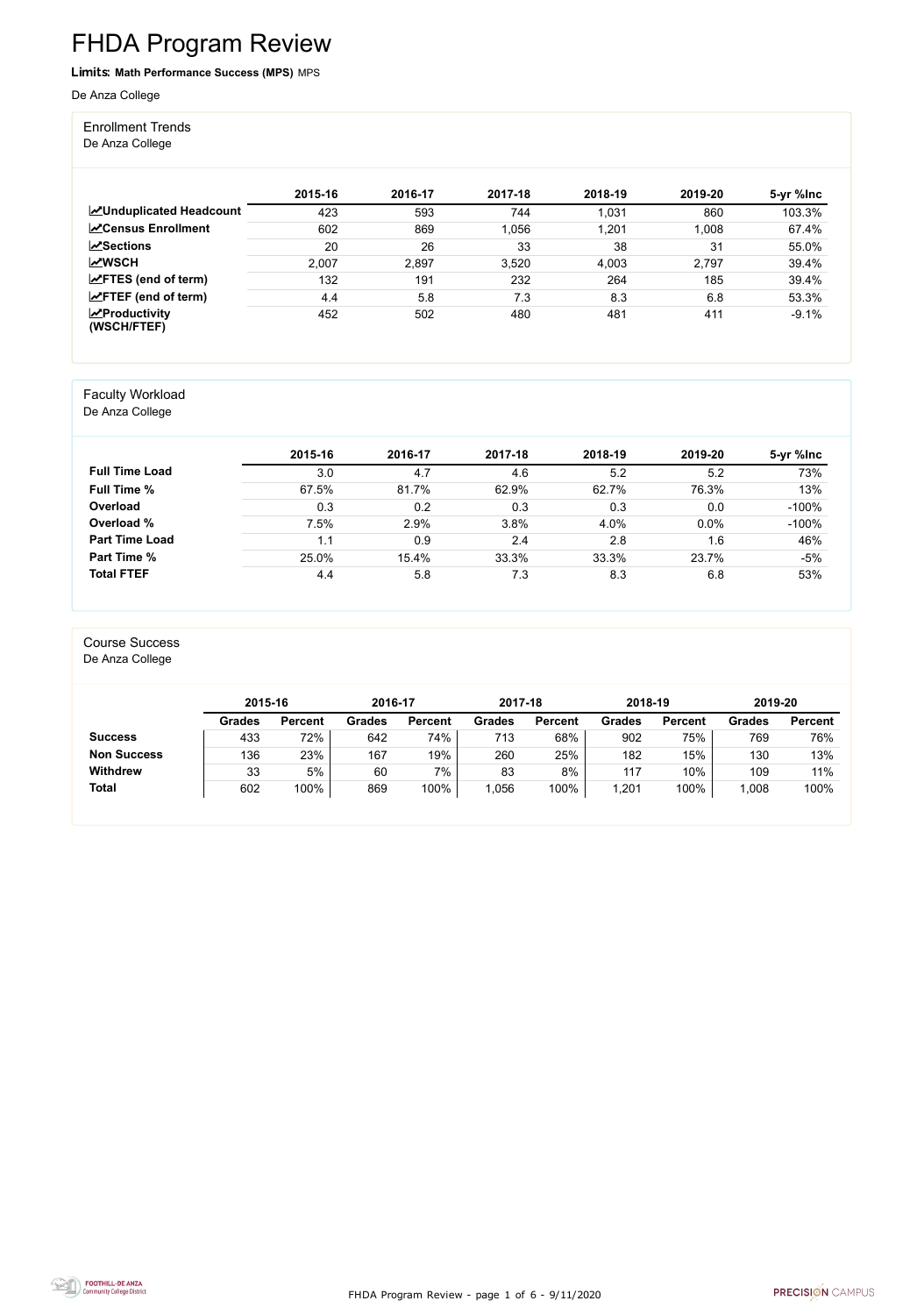FHDA Program Review - page 2 of 6 - 9/11/2020



#### Course Success for African American, Latinx, and Filipinx Students

#### Course Success for Asian, Native American, Pacific Islander, White, and Decline to State Students

|                    |               | 2015-16        |               | 2016-17        |               | 2017-18        | 2018-19       |                | 2019-20       |                |
|--------------------|---------------|----------------|---------------|----------------|---------------|----------------|---------------|----------------|---------------|----------------|
|                    | <b>Grades</b> | <b>Percent</b> | <b>Grades</b> | <b>Percent</b> | <b>Grades</b> | <b>Percent</b> | <b>Grades</b> | <b>Percent</b> | <b>Grades</b> | <b>Percent</b> |
| <b>Success</b>     | 301           | 70%            | 465           | 73%            | 503           | 66%            | 480           | 68%            | 410           | 71%            |
| <b>Non Success</b> | 104           | 24%            | 132           | 21%            | 203           | 27%            | 142           | 20%            | 95            | 16%            |
| <b>Withdrew</b>    | 25            | 6%             | 40            | 6%             | 60            | 8%             | 87            | 12%            | 76            | 13%            |
| <b>Total</b>       | 430           | 100%           | 637           | 100%           | 766           | 100%           | 709           | 100%           | 581           | 100%           |

|                    | 2015-16       |                | 2016-17       |                | 2017-18       |                | 2018-19       |                | 2019-20       |                |
|--------------------|---------------|----------------|---------------|----------------|---------------|----------------|---------------|----------------|---------------|----------------|
|                    | <b>Grades</b> | <b>Percent</b> | <b>Grades</b> | <b>Percent</b> | <b>Grades</b> | <b>Percent</b> | <b>Grades</b> | <b>Percent</b> | <b>Grades</b> | <b>Percent</b> |
| <b>Success</b>     | 132           | 77%            | 177           | 76%            | 210           | 72%            | 422           | 86%            | 359           | 84%            |
| <b>Non Success</b> | 32            | 19%            | 35            | 15%            | 57            | 20%            | 40            | 8%             | 35            | 8%             |
| <b>Withdrew</b>    |               | 5%             | 20            | 9%             | 23            | 8%             | 30            | $6\%$          | 33            | 8%             |
| <b>Total</b>       | 172           | 100%           | 232           | 100%           | 290           | 100%           | 492           | 100%           | 427           | 100%           |
|                    |               |                |               |                |               |                |               |                |               |                |

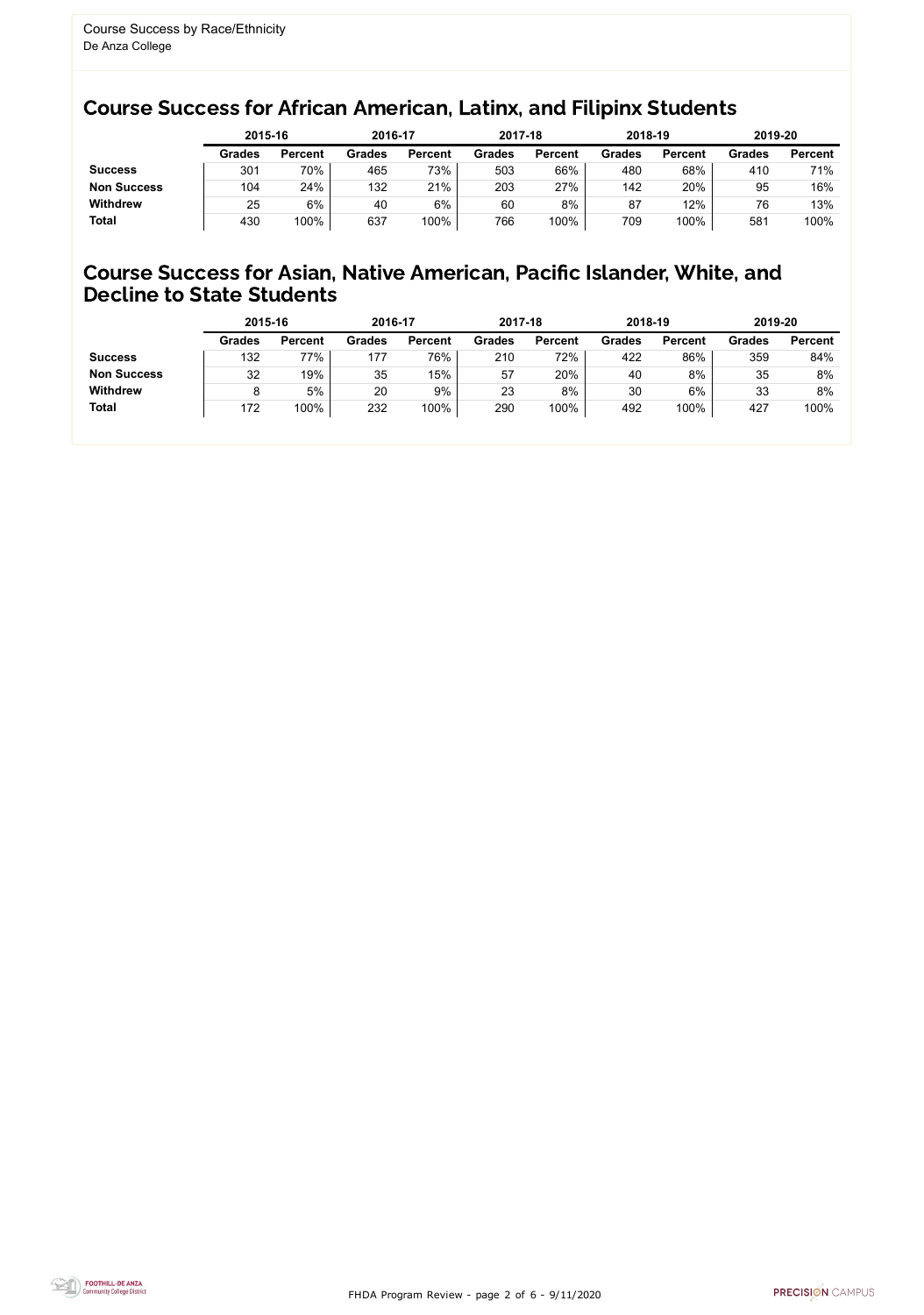

Some courses may continue to be listed but no longer have data due to renumbering or because the course was not offered in the past five years.



#### by Gender

|                     | 2015-16 |                |     | 2016-17        |      | 2017-18        |       | 2018-19        |       | 2019-20        |  |
|---------------------|---------|----------------|-----|----------------|------|----------------|-------|----------------|-------|----------------|--|
|                     | Enr     | <b>Percent</b> | Enr | <b>Percent</b> | Enr  | <b>Percent</b> | Enr   | <b>Percent</b> | Enr   | <b>Percent</b> |  |
| <b>Female</b>       | 371     | 62%            | 503 | 58%            | 565  | 54%            | 600   | 50%            | 468   | 46%            |  |
| <b>Male</b>         | 230     | 38%            | 361 | 42%            | 483  | 46%            | 594   | 49%            | 534   | 53%            |  |
| <b>Not Reported</b> |         | 0%             |     | $1\%$          |      | $1\%$          |       | $1\%$          |       | $1\%$          |  |
| <b>Total</b>        | 602     | 100%           | 869 | 100%           | ,056 | 100%           | 1,201 | 100%           | 1,008 | 100%           |  |

## by Ethnicity

|                         |     | 2015-16        |     | 2016-17        |       | 2017-18        | 2018-19 |                | 2019-20 |                |
|-------------------------|-----|----------------|-----|----------------|-------|----------------|---------|----------------|---------|----------------|
|                         | Enr | <b>Percent</b> | Enr | <b>Percent</b> | Enr   | <b>Percent</b> | Enr     | <b>Percent</b> | Enr     | <b>Percent</b> |
| <b>African American</b> | 46  | 8%             | 69  | 8%             | 83    | 8%             | 70      | 6%             | 52      | 5%             |
| <b>Asian</b>            | 83  | 14%            | 111 | 13%            | 117   | 11%            | 292     | 24%            | 249     | 25%            |
| <b>Filipinx</b>         | 45  | $7\%$          | 55  | 6%             | 48    | 5%             | 90      | 7%             | 52      | 5%             |
| Latinx                  | 339 | 56%            | 513 | 59%            | 635   | 60%            | 549     | 46%            | 477     | 47%            |
| <b>Native American</b>  | ົ   | 0%             |     | $1\%$          | 4     | $0\%$          |         | $1\%$          | ⌒       | $0\%$          |
| <b>Pacific Islander</b> | 11  | 2%             | 15  | 2%             | 6     | $1\%$          | 9       | $1\%$          | 15      | $1\%$          |
| <b>White</b>            | 70  | 12%            | 91  | 10%            | 157   | 15%            | 169     | 14%            | 139     | 14%            |
| <b>Decline to State</b> | 6   | $1\%$          | 8   | $1\%$          | 6     | $1\%$          | 15      | $1\%$          | 22      | 2%             |
| <b>Total</b>            | 602 | 100%           | 869 | 100%           | 1,056 | 100%           | 1,201   | 100%           | 1,008   | 100%           |

#### by Age

|              |     | 2015-16        |     | 2016-17        |      | 2017-18        | 2018-19 |                | 2019-20 |                |
|--------------|-----|----------------|-----|----------------|------|----------------|---------|----------------|---------|----------------|
|              | Enr | <b>Percent</b> | Enr | <b>Percent</b> | Enr  | <b>Percent</b> | Enr     | <b>Percent</b> | Enr     | <b>Percent</b> |
| 19 or less   | 150 | 25%            | 253 | 29%            | 295  | 28%            | 414     | 34%            | 403     | 40%            |
| $20 - 24$    | 342 | 57%            | 445 | 51%            | 554  | 52%            | 566     | 47%            | 437     | 43%            |
| 25-39        | 83  | 14%            | 129 | 15%            | 156  | 15%            | 178     | 15%            | 153     | 15%            |
| $40 +$       | 27  | 4%             | 42  | 5%             | 51   | 5%             | 43      | 4%             | 15      | $1\%$          |
| <b>Total</b> | 602 | 100%           | 869 | 100%           | ,056 | 100%           | 1,201   | 100%           | 1,008   | 100%           |

## by Education Level

|                           | 2015-16 |                |     | 2016-17        |      | 2017-18        | 2018-19 |                | 2019-20 |                |
|---------------------------|---------|----------------|-----|----------------|------|----------------|---------|----------------|---------|----------------|
|                           | Enr     | <b>Percent</b> | Enr | <b>Percent</b> | Enr  | <b>Percent</b> | Enr     | <b>Percent</b> | Enr     | <b>Percent</b> |
| <b>Bachelor or higher</b> | 6       | $1\%$          | ົ   | 0%             | 3    | 0%             | 10      | $1\%$          | 13      | $1\%$          |
| <b>Associate</b>          | 11      | 2%             | 12  | $1\%$          | 10   | $1\%$          | 13      | $1\%$          | 12      | $1\%$          |
| <b>HS/Equivalent</b>      | 556     | 92%            | 802 | 92%            | 999  | 95%            | 1,118   | 93%            | 920     | 91%            |
| <b>All Other</b>          | 29      | 5%             | 53  | 6%             | 44   | 4%             | 60      | 5%             | 63      | 6%             |
| <b>Total</b>              | 602     | 100%           | 869 | 100%           | ,056 | 100%           | 1,201   | 100%           | 1,008   | 100%           |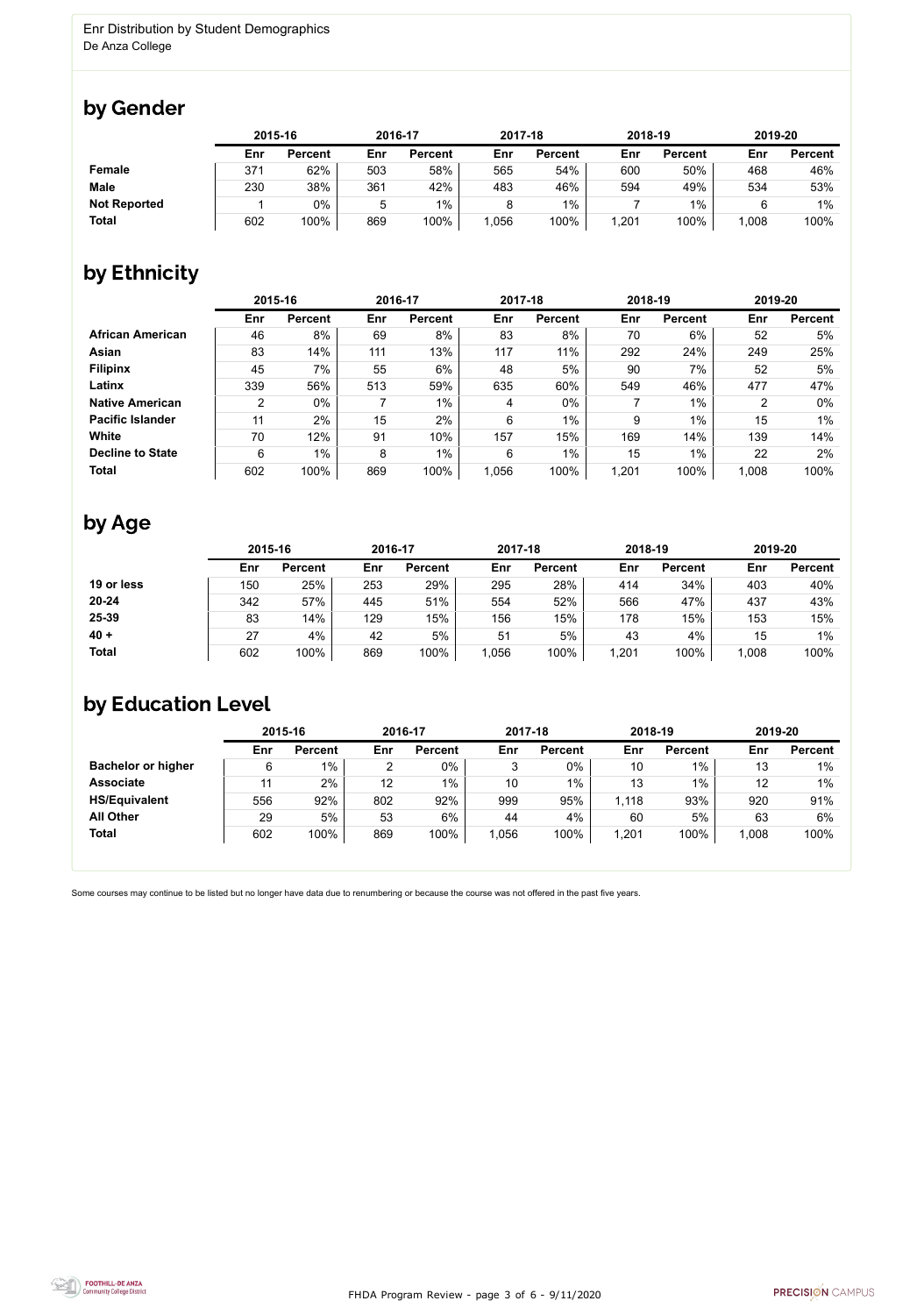FHDA Program Review - page 4 of 6 - 9/11/2020



#### Success Rates by Gender De Anza College

|                     | 2019-20        |                |               |                |               |                |               |                |  |  |  |  |  |
|---------------------|----------------|----------------|---------------|----------------|---------------|----------------|---------------|----------------|--|--|--|--|--|
|                     | <b>Success</b> |                | <b>Total</b>  |                |               |                |               |                |  |  |  |  |  |
|                     | <b>Grades</b>  | <b>Percent</b> | <b>Grades</b> | <b>Percent</b> | <b>Grades</b> | <b>Percent</b> | <b>Grades</b> | <b>Percent</b> |  |  |  |  |  |
| <b>Female</b>       | 364            | 78%            | 50            | 11%            | 54            | 12%            | 468           | 100%           |  |  |  |  |  |
| <b>Male</b>         | 402            | 75%            | 78            | 15%            | 54            | 10%            | 534           | 100%           |  |  |  |  |  |
| <b>Not Reported</b> |                | 50%            | ◠             | 33%            |               | 17%            | 6             | 100%           |  |  |  |  |  |
| All                 | 769            | 76%            | 130           | 13%            | 109           | 11%            | ,008          | 100%           |  |  |  |  |  |

|                     |                | 2018-19        |                    |                |                 |                |               |                |  |  |  |  |  |  |
|---------------------|----------------|----------------|--------------------|----------------|-----------------|----------------|---------------|----------------|--|--|--|--|--|--|
|                     | <b>Success</b> |                | <b>Non Success</b> |                | <b>Withdrew</b> |                |               | <b>Total</b>   |  |  |  |  |  |  |
|                     | <b>Grades</b>  | <b>Percent</b> | <b>Grades</b>      | <b>Percent</b> | <b>Grades</b>   | <b>Percent</b> | <b>Grades</b> | <b>Percent</b> |  |  |  |  |  |  |
| Female              | 459            | 77%            | 76                 | 13%            | 65              | 11%            | 600           | 100%           |  |  |  |  |  |  |
| <b>Male</b>         | 439            | 74%            | 106                | 18%            | 49              | 8%             | 594           | 100%           |  |  |  |  |  |  |
| <b>Not Reported</b> | 4              | 57%            |                    | 0%             | າ<br>ບ          | 43%            |               | 100%           |  |  |  |  |  |  |
| All                 | 902            | 75%            | 182                | 15%            | 117             | 10%            | 1,201         | 100%           |  |  |  |  |  |  |

|                     |               | 2017-18                              |               |                |               |                |               |                |  |  |  |  |  |  |
|---------------------|---------------|--------------------------------------|---------------|----------------|---------------|----------------|---------------|----------------|--|--|--|--|--|--|
|                     |               | <b>Non Success</b><br><b>Success</b> |               |                |               |                | <b>Total</b>  |                |  |  |  |  |  |  |
|                     | <b>Grades</b> | <b>Percent</b>                       | <b>Grades</b> | <b>Percent</b> | <b>Grades</b> | <b>Percent</b> | <b>Grades</b> | <b>Percent</b> |  |  |  |  |  |  |
| <b>Female</b>       | 400           | 71%                                  | 123           | 22%            | 42            | 7%             | 565           | 100%           |  |  |  |  |  |  |
| <b>Male</b>         | 309           | 64%                                  | 134           | 28%            | 40            | 8%             | 483           | 100%           |  |  |  |  |  |  |
| <b>Not Reported</b> | 4             | 50%                                  | 3             | 38%            |               | 13%            | 8             | 100%           |  |  |  |  |  |  |
| All                 | 713           | 68%                                  | 260           | 25%            | 83            | 8%             | ,056          | 100%           |  |  |  |  |  |  |

|                     |               |                |               | 2016-17        |                 |                |               |                |
|---------------------|---------------|----------------|---------------|----------------|-----------------|----------------|---------------|----------------|
|                     |               | <b>Success</b> |               |                | <b>Withdrew</b> |                | <b>Total</b>  |                |
|                     | <b>Grades</b> | <b>Percent</b> | <b>Grades</b> | <b>Percent</b> | <b>Grades</b>   | <b>Percent</b> | <b>Grades</b> | <b>Percent</b> |
| Female              | 395           | 79%            | 83            | 17%            | 25              | 5%             | 503           | 100%           |
| <b>Male</b>         | 244           | 68%            | 82            | 23%            | 35              | 10%            | 361           | 100%           |
| <b>Not Reported</b> | 3             | 60%            |               | 40%            |                 | $0\%$          |               | 100%           |
| All                 | 642           | 74%            | 167           | 19%            | 60              | 7%             | 869           | 100%           |

|                     | 2015-16        |                |                    |                |                 |                |               |                |  |
|---------------------|----------------|----------------|--------------------|----------------|-----------------|----------------|---------------|----------------|--|
|                     | <b>Success</b> |                | <b>Non Success</b> |                | <b>Withdrew</b> |                | <b>Total</b>  |                |  |
|                     | <b>Grades</b>  | <b>Percent</b> | <b>Grades</b>      | <b>Percent</b> | <b>Grades</b>   | <b>Percent</b> | <b>Grades</b> | <b>Percent</b> |  |
| <b>Female</b>       | 280            | 75%            | 74                 | 20%            | 17              | 5%             | 371           | 100%           |  |
| <b>Male</b>         | 152            | 66%            | 62                 | 27%            | 16              | 7%             | 230           | 100%           |  |
| <b>Not Reported</b> |                | 100%           | $\mathbf 0$        | 0%             | 0               | $0\%$          |               | 100%           |  |
| All                 | 433            | 72%            | 136                | 23%            | 33              | 5%             | 602           | 100%           |  |

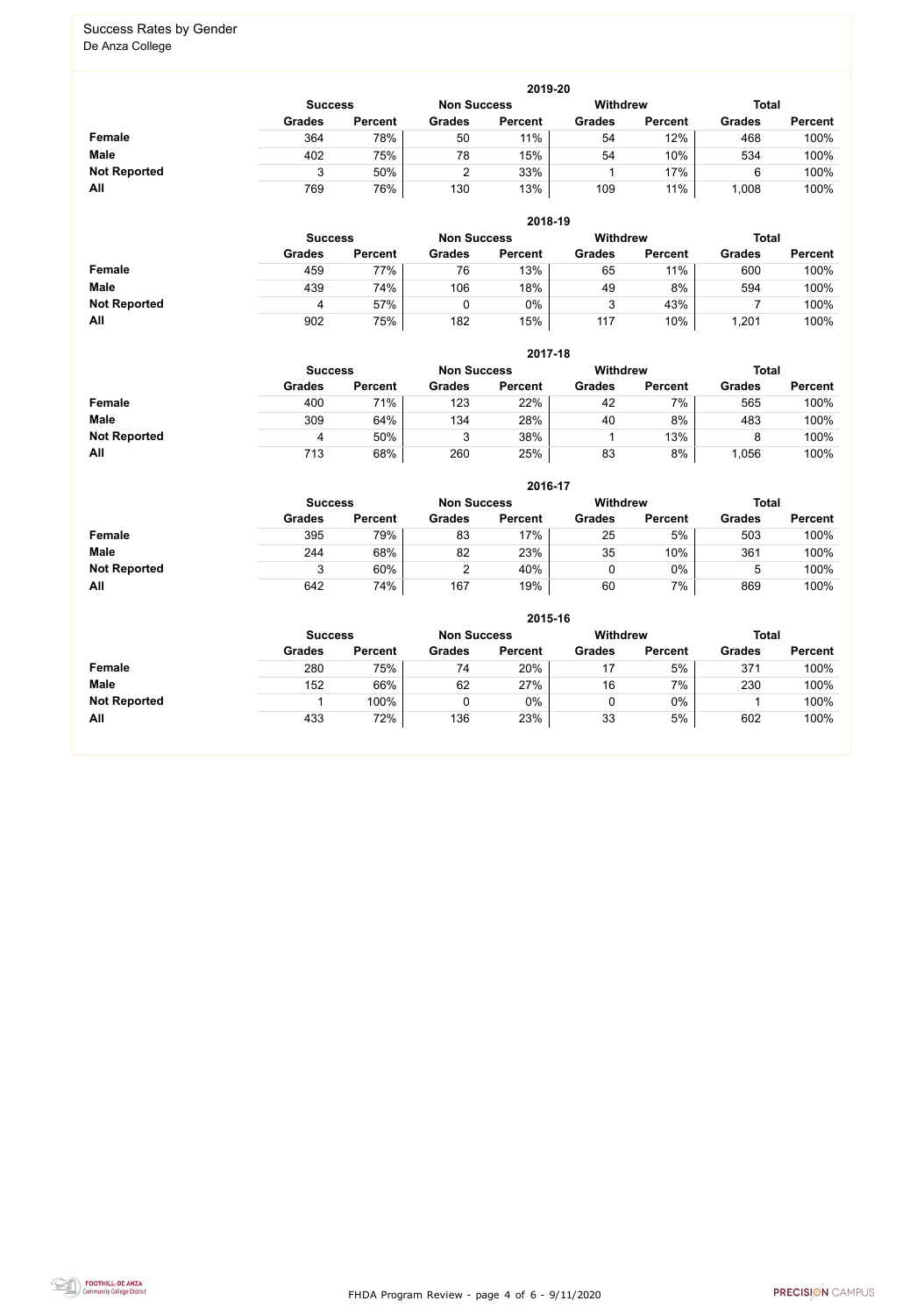FHDA Program Review - page 5 of 6 - 9/11/2020



# Success Rates by Age

De Anza College

|            |                |                    |               | 2019-20         |               |                |               |                |
|------------|----------------|--------------------|---------------|-----------------|---------------|----------------|---------------|----------------|
|            | <b>Success</b> | <b>Non Success</b> |               | <b>Withdrew</b> |               | <b>Total</b>   |               |                |
|            | <b>Grades</b>  | <b>Percent</b>     | <b>Grades</b> | <b>Percent</b>  | <b>Grades</b> | <b>Percent</b> | <b>Grades</b> | <b>Percent</b> |
| 19 or less | 295            | 73%                | 58            | 14%             | 50            | 12%            | 403           | 100%           |
| $20 - 24$  | 333            | 76%                | 59            | 14%             | 45            | 10%            | 437           | 100%           |
| 25-39      | 130            | 85%                | 11            | 7%              | 12            | 8%             | 153           | 100%           |
| $40 +$     |                | 73%                | $\mathcal{D}$ | 13%             | 2             | 13%            | 15            | 100%           |
| All        | 769            | 76%                | 130           | 13%             | 109           | 11%            | 1,008         | 100%           |

|            |                |                    |               | 2018-19         |               |                |               |                |
|------------|----------------|--------------------|---------------|-----------------|---------------|----------------|---------------|----------------|
|            | <b>Success</b> | <b>Non Success</b> |               | <b>Withdrew</b> |               | <b>Total</b>   |               |                |
|            | <b>Grades</b>  | <b>Percent</b>     | <b>Grades</b> | <b>Percent</b>  | <b>Grades</b> | <b>Percent</b> | <b>Grades</b> | <b>Percent</b> |
| 19 or less | 321            | 78%                | 53            | 13%             | 40            | 10%            | 414           | 100%           |
| 20-24      | 406            | 72%                | 104           | 18%             | 56            | 10%            | 566           | 100%           |
| 25-39      | 139            | 78%                | 25            | 14%             | 14            | 8%             | 178           | 100%           |
| $40 +$     | 36             | 84%                | 0             | 0%              |               | 16%            | 43            | 100%           |
| All        | 902            | 75%                | 182           | 15%             | 117           | 10%            | ,201          | 100%           |

|            |                |                |               | 2017-18            |                 |                |               |                |
|------------|----------------|----------------|---------------|--------------------|-----------------|----------------|---------------|----------------|
|            | <b>Success</b> |                |               | <b>Non Success</b> | <b>Withdrew</b> |                | <b>Total</b>  |                |
|            | <b>Grades</b>  | <b>Percent</b> | <b>Grades</b> | <b>Percent</b>     | <b>Grades</b>   | <b>Percent</b> | <b>Grades</b> | <b>Percent</b> |
| 19 or less | 205            | 69%            | 78            | 26%                | 12              | 4%             | 295           | 100%           |
| $20 - 24$  | 351            | 63%            | 154           | 28%                | 49              | 9%             | 554           | 100%           |
| 25-39      | 120            | 77%            | 23            | 15%                | 13              | 8%             | 156           | 100%           |
| $40 +$     | 37             | 73%            | 5             | 10%                | 9               | 18%            | 51            | 100%           |
| All        | 713            | 68%            | 260           | 25%                | 83              | 8%             | ,056          | 100%           |

|            |                |                    |               | 2016-17         |               |                |               |                |
|------------|----------------|--------------------|---------------|-----------------|---------------|----------------|---------------|----------------|
|            | <b>Success</b> | <b>Non Success</b> |               | <b>Withdrew</b> |               | <b>Total</b>   |               |                |
|            | <b>Grades</b>  | <b>Percent</b>     | <b>Grades</b> | <b>Percent</b>  | <b>Grades</b> | <b>Percent</b> | <b>Grades</b> | <b>Percent</b> |
| 19 or less | 186            | 74%                | 55            | 22%             | 12            | 5%             | 253           | 100%           |
| $20 - 24$  | 332            | 75%                | 90            | 20%             | 23            | 5%             | 445           | 100%           |
| 25-39      | 96             | 74%                | 15            | 12%             | 18            | 14%            | 129           | 100%           |
| $40 +$     | 28             | 67%                |               | 17%             |               | 17%            | 42            | 100%           |
| <b>All</b> | 642            | 74%                | 167           | 19%             | 60            | 7%             | 869           | 100%           |

|            |                                      |                |               | 2015-16        |                 |                |               |                |
|------------|--------------------------------------|----------------|---------------|----------------|-----------------|----------------|---------------|----------------|
|            | <b>Non Success</b><br><b>Success</b> |                |               |                | <b>Withdrew</b> |                | <b>Total</b>  |                |
|            | <b>Grades</b>                        | <b>Percent</b> | <b>Grades</b> | <b>Percent</b> | <b>Grades</b>   | <b>Percent</b> | <b>Grades</b> | <b>Percent</b> |
| 19 or less | 115                                  | 77%            | 31            | 21%            | 4               | 3%             | 150           | 100%           |
| $20 - 24$  | 252                                  | 74%            | 73            | 21%            | 17              | 5%             | 342           | 100%           |
| 25-39      | 48                                   | 58%            | 28            | 34%            |                 | 8%             | 83            | 100%           |
| $40 +$     | 18                                   | 67%            | 4             | 15%            | 5               | 19%            | 27            | 100%           |
| All        | 433                                  | 72%            | 136           | 23%            | 33              | 5%             | 602           | 100%           |